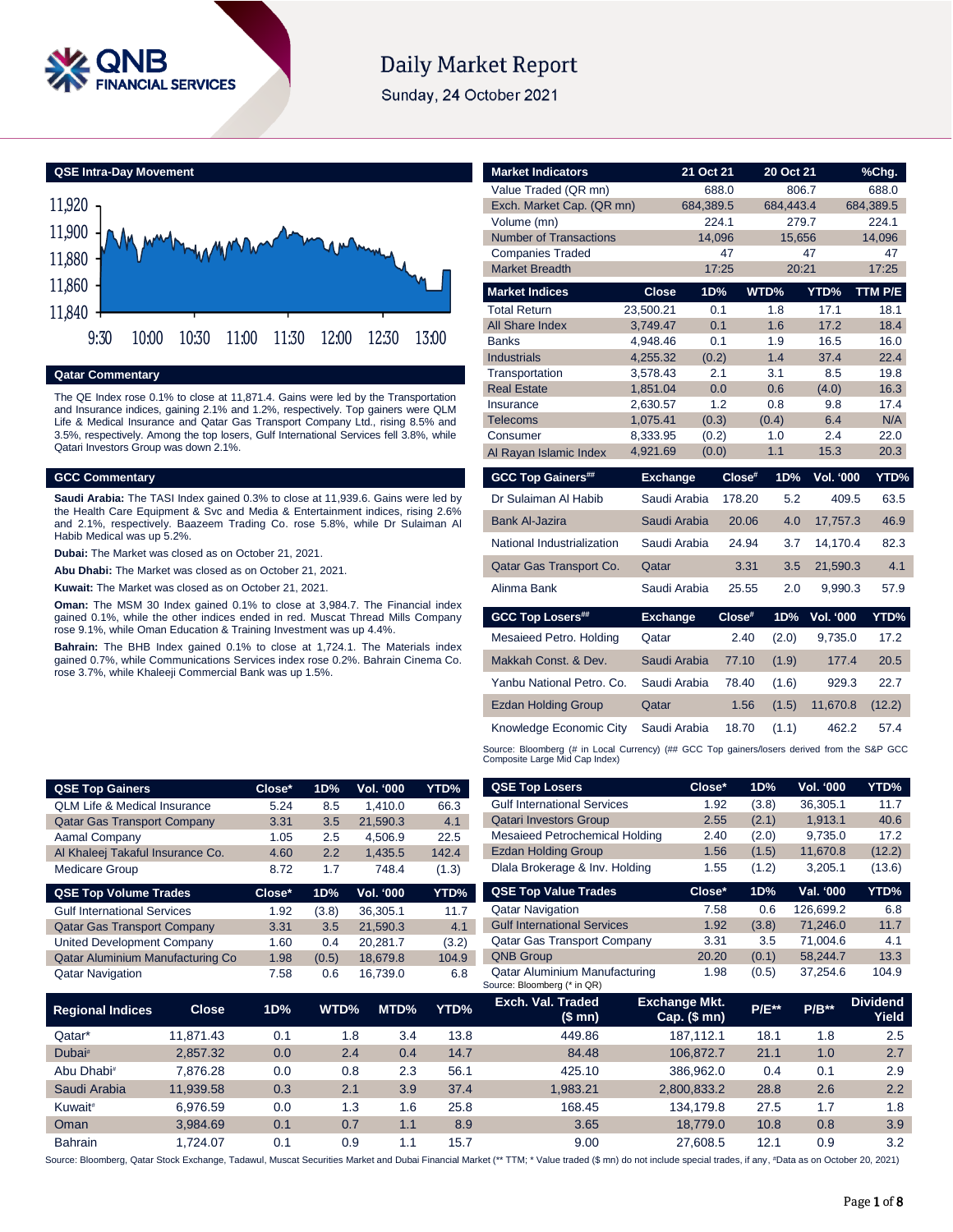## **Qatar Market Commentary**

- The QE Index rose 0.1% to close at 11,871.4. The Transportation and Insurance indices led the gains. The index rose on the back of buying support from Arab and foreign shareholders despite selling pressure from Qatari and GCC shareholders.
- QLM Life & Medical Insurance and Qatar Gas Transport Company Ltd. were the top gainers, rising 8.5% and 3.5%, respectively. Among the top losers, Gulf International Services fell 3.8%, while Qatari Investors Group was down 2.1%.
- Volume of shares traded on Thursday fell by 19.9% to 224.1mn from 279.7mn on Wednesday. However, as compared to the 30-day moving average of 206.6mn, volume for the day was 8.5% higher. Gulf International Services and Qatar Gas Transport Company Ltd. were the most active stocks, contributing 16.2% and 9.6% to the total volume, respectively.

| <b>Overall Activity</b>        | Buy %*   | Sell %*  | Net (QR)          |
|--------------------------------|----------|----------|-------------------|
| Qatari Individuals             | 41.04%   | 45.10%   | (27, 942, 900.3)  |
| <b>Qatari Institutions</b>     | 19.93%   | 33.24%   | (91, 562, 886.4)  |
| Qatari                         | 60.97%   | 78.34%   | (119, 505, 786.7) |
| <b>GCC Individuals</b>         | 0.70%    | 0.83%    | (891, 424.3)      |
| <b>GCC</b> Institutions        | 2.73%    | 2.74%    | (79,658.9)        |
| <b>GCC</b>                     | 3.42%    | 3.56%    | (971, 083.2)      |
| Arab Individuals               | 10.70%   | 9.93%    | 5,309,580.8       |
| <b>Arab Institutions</b>       | $0.00\%$ | $0.00\%$ |                   |
| Arab                           | 10.70%   | 9.93%    | 5,309,580.8       |
| <b>Foreigners Individuals</b>  | 3.28%    | $2.27\%$ | 6,934,269.9       |
| <b>Foreigners Institutions</b> | 21.63%   | 5.90%    | 108,233,019.2     |
| <b>Foreigners</b>              | 24.91%   | 8.17%    | 115,167,289.1     |

Source: Qatar Stock Exchange (\*as a % of traded value)

# **Earnings Releases, Global Economic Data and Earnings Calendar**

### **Earnings Releases**

| Company                                   | <b>Market</b> | <b>Currency</b> | Revenue (mn)<br>3Q2021 | % Change<br>YoY | <b>Operating Profit</b><br>(mn) 3Q2021 | % Change<br>YoY | <b>Net Profit</b><br>(mn) 3Q2021 | % Change<br>YoY |
|-------------------------------------------|---------------|-----------------|------------------------|-----------------|----------------------------------------|-----------------|----------------------------------|-----------------|
| Yanbu Cement Co.                          | Saudi Arabia  | <b>SR</b>       | 207.8                  | $-13.6%$        | 37.5                                   | $-55.0\%$       | 36.4                             | $-55.9%$        |
| <b>Takween Advanced Industries</b><br>Co. | Saudi Arabia  | <b>SR</b>       | 222.5                  | 21.3%           | (8.6)                                  | N/A             | 40.3                             | 556.7%          |
| Saudi Telecom Co.                         | Saudi Arabia  | <b>SR</b>       | 15.735.0               | 5.7%            | 3.192.0                                | -7.7%           | 2.924.0                          | 5.7%            |
| Arriyadh Development Co.                  | Saudi Arabia  | <b>SR</b>       | 61.9                   | 3.7%            | 33.4                                   | $-15.4%$        | 70.8                             | 28.5%           |
| Saudia Dairy and Foodstuff Co.            | Saudi Arabia  | <b>SR</b>       | 530.1                  | $-1.0%$         | 59.2                                   | $-20.5%$        | 53.7                             | $-23.6%$        |

Source: Company data, DFM, ADX, MSM, TASI, BHB.

## **Global Economic Data**

| <b>Date</b> | <b>Market</b> | <b>Source</b>                                   | <b>Indicator</b>                       | Period | <b>Actual</b> | <b>Consensus</b> | <b>Previous</b> |
|-------------|---------------|-------------------------------------------------|----------------------------------------|--------|---------------|------------------|-----------------|
| $10 - 21$   | US            | Department of Labor                             | <b>Initial Jobless Claims</b>          | 16-Oct | 290k          | 297k             | 296k            |
| $10 - 21$   | <b>US</b>     | Department of Labor                             | <b>Continuing Claims</b>               | 09-Oct | 2481k         | 2548k            | 2603k           |
| $10 - 22$   | US            | Markit                                          | Markit US Manufacturing PMI            | Oct    | 59.2          | 60.5             | 60.7            |
| $10 - 22$   | <b>US</b>     | <b>Markit</b>                                   | <b>Markit US Services PMI</b>          | Oct    | 58.2          | 55.2             | 54.9            |
| $10 - 22$   | US            | Markit                                          | Markit US Composite PMI                | Oct    | 57.3          | --               | 55              |
| $10 - 22$   | <b>UK</b>     | <b>Markit</b>                                   | Markit UK PMI Manufacturing SA         | Oct    | 57.7          | 56               | 57.1            |
| $10 - 22$   | <b>UK</b>     | Markit                                          | Markit/CIPS UK Services PMI            | Oct    | 58            | 54.5             | 55.4            |
| $10 - 22$   | <b>UK</b>     | <b>Markit</b>                                   | Markit/CIPS UK Composite PMI           | Oct    | 56.8          | 54               | 54.9            |
| $10 - 21$   | EU            | <b>European Commission</b>                      | <b>Consumer Confidence</b>             | Oct    | $-4.8$        | $-5$             | $-4$            |
| $10 - 22$   | EU            | <b>Markit</b>                                   | Markit Eurozone Manufacturing PMI      | Oct    | 58.5          | 57.1             | 58.6            |
| $10 - 22$   | EU            | Markit                                          | <b>Markit Eurozone Services PMI</b>    | Oct    | 54.7          | 55.4             | 56.4            |
| $10 - 22$   | EU            | <b>Markit</b>                                   | Markit Eurozone Composite PMI          | Oct    | 54.3          | 55.2             | 56.2            |
| $10 - 22$   | Germany       | Markit                                          | Markit/BME Germany Manufacturing PMI   | Oct    | 58.2          | 56.6             | 58.4            |
| $10 - 22$   | Germany       | <b>Markit</b>                                   | <b>Markit Germany Services PMI</b>     | Oct    | 52.4          | 55.2             | 56.2            |
| $10 - 22$   | Germany       | <b>Markit</b>                                   | Markit/BME Germany Composite PMI       | Oct    | 52            | 54.3             | 55.5            |
| $10 - 21$   | France        | <b>INSEE National Statistics Office</b>         | <b>Business Confidence</b>             | Oct    | 113           | 110              | 111             |
| $10 - 21$   | France        | <b>INSEE National Statistics Office</b>         | <b>Manufacturing Confidence</b>        | Oct    | 107           | 105              | 107             |
| $10 - 22$   | France        | <b>Markit</b>                                   | <b>Markit France Manufacturing PMI</b> | Oct    | 53.5          | 54               | 55              |
| $10 - 22$   | France        | Markit                                          | <b>Markit France Services PMI</b>      | Oct    | 56.6          | 55.5             | 56.2            |
| $10 - 22$   | France        | <b>Markit</b>                                   | <b>Markit France Composite PMI</b>     | Oct    | 54.7          | 54.7             | 55.3            |
| $10 - 22$   | Japan         | Ministry of Internal Affairs and Communications | Natl CPI YoY                           | Sep    | 0.20%         | 0.20%            | $-0.40%$        |
| $10 - 22$   | Japan         | <b>Markit</b>                                   | Jibun Bank Japan PMI Mfg               | Oct    | 53            | --               | 51.5            |
| $10 - 22$   | Japan         | Markit                                          | Jibun Bank Japan PMI Services          | Oct    | 50.7          | --               | 47.8            |
| $10 - 22$   | Japan         | <b>Markit</b>                                   | Jibun Bank Japan PMI Composite         | Oct    | 50.7          | $- -$            | 47.9            |

Source: Bloomberg (s.a. = seasonally adjusted; n.s.a. = non-seasonally adjusted; w.d.a. = working day adjusted)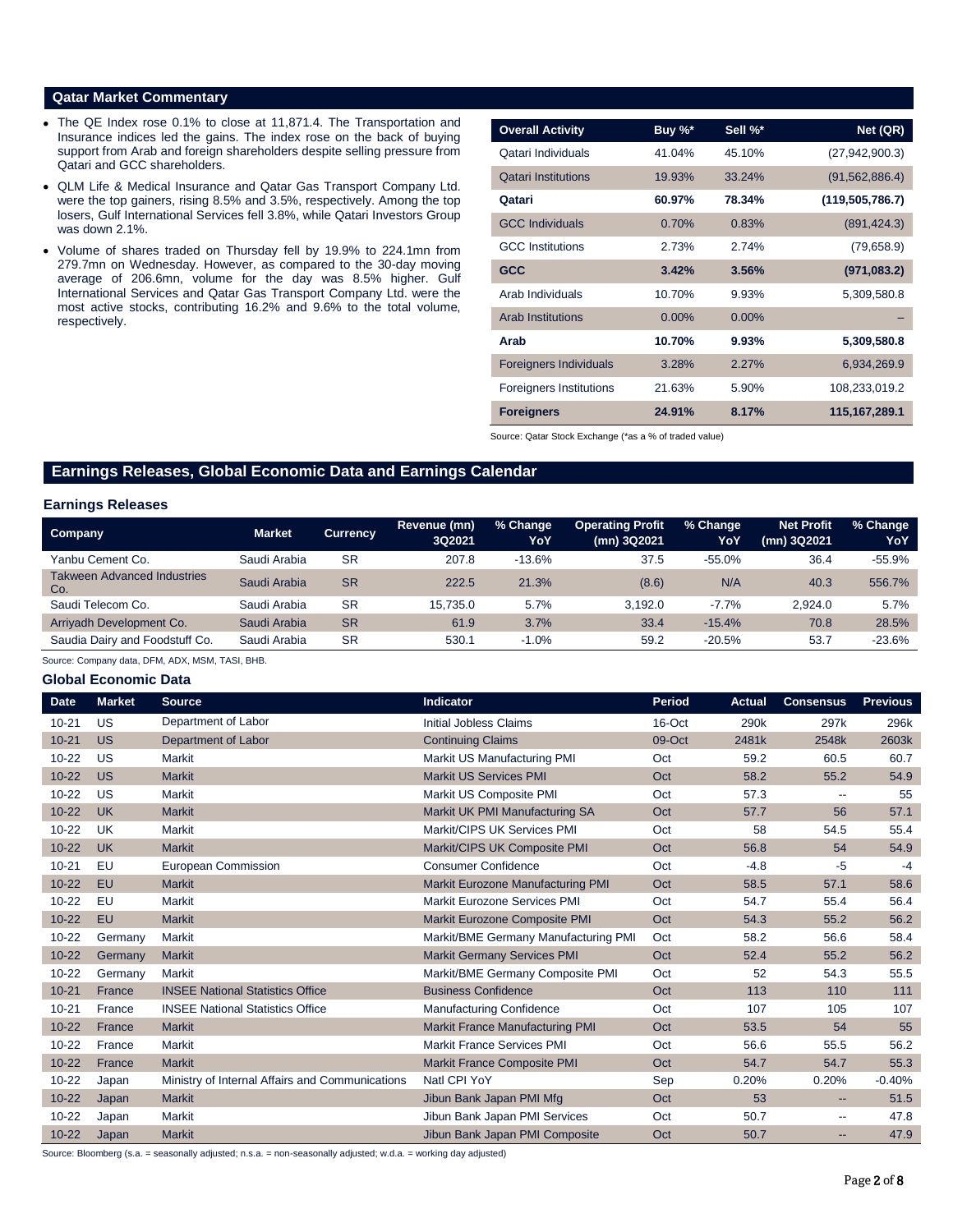## **Earnings Calendar**

| <b>Tickers</b> | <b>Company Name</b>                             | Date of reporting 3Q2021 results | No. of days remaining | <b>Status</b> |
|----------------|-------------------------------------------------|----------------------------------|-----------------------|---------------|
| <b>CBQK</b>    | The Commercial Bank                             | 24-Oct-21                        | $\mathbf 0$           | Due           |
| <b>DBIS</b>    | Dlala Brokerage & Investment Holding Company    | 24-Oct-21                        | $\mathbf{0}$          | <b>Due</b>    |
| QAMC           | Qatar Aluminum Manufacturing Company            | 24-Oct-21                        | $\mathbf 0$           | Due           |
| <b>WDAM</b>    | <b>Widam Food Company</b>                       | 24-Oct-21                        | $\mathbf{0}$          | <b>Due</b>    |
| <b>QLMI</b>    | <b>QLM Life &amp; Medical Insurance Company</b> | 24-Oct-21                        | $\mathbf 0$           | Due           |
| <b>MERS</b>    | Al Meera Consumer Goods Company                 | 24-Oct-21                        | $\mathbf{0}$          | <b>Due</b>    |
| QIIK           | <b>Qatar International Islamic Bank</b>         | 25-Oct-21                        | $\mathbf{1}$          | Due           |
| <b>IQCD</b>    | <b>Industries Qatar</b>                         | 25-Oct-21                        | $\mathbf{1}$          | <b>Due</b>    |
| <b>IGRD</b>    | <b>Investment Holding Group</b>                 | 25-Oct-21                        | $\mathbf{1}$          | Due           |
| <b>AKHI</b>    | Al Khaleej Takaful Insurance Company            | 25-Oct-21                        | $\mathbf{1}$          | <b>Due</b>    |
| <b>QNNS</b>    | <b>Qatar Navigation (Milaha)</b>                | 26-Oct-21                        | 2                     | <b>Due</b>    |
| QATI           | Qatar Insurance Company                         | 26-Oct-21                        | $\overline{2}$        | <b>Due</b>    |
| <b>DHBK</b>    | Doha Bank                                       | 26-Oct-21                        | $\overline{2}$        | Due           |
| <b>QEWS</b>    | <b>Qatar Electricity &amp; Water Company</b>    | 26-Oct-21                        | $\overline{2}$        | <b>Due</b>    |
| <b>IHGS</b>    | <b>INMA Holding Group</b>                       | 26-Oct-21                        | $\overline{2}$        | Due           |
| <b>AHCS</b>    | <b>Aamal Company</b>                            | 26-Oct-21                        | $\overline{2}$        | <b>Due</b>    |
| <b>GWCS</b>    | <b>Gulf Warehousing Company</b>                 | 26-Oct-21                        | $\overline{2}$        | Due           |
| <b>QISI</b>    | Qatar Islamic Insurance Group                   | 26-Oct-21                        | $\overline{2}$        | <b>Due</b>    |
| QFBQ           | <b>Qatar First Bank</b>                         | 27-Oct-21                        | 3                     | Due           |
| QOIS           | <b>Qatar Oman Investment Company</b>            | 27-Oct-21                        | 3                     | <b>Due</b>    |
| <b>QCFS</b>    | Qatar Cinema & Film Distribution Company        | 27-Oct-21                        | 3                     | Due           |
| <b>MPHC</b>    | Mesaieed Petrochemical Holding Company          | 27-Oct-21                        | $\mathbf{3}$          | <b>Due</b>    |
| SIIS           | Salam International Investment Limited          | 27-Oct-21                        | 3                     | Due           |
| <b>ORDS</b>    | Ooredoo                                         | 27-Oct-21                        | 3                     | <b>Due</b>    |
| <b>MCCS</b>    | Mannai Corporation                              | 27-Oct-21                        | 3                     | Due           |
| <b>QIMD</b>    | <b>Qatar Industrial Manufacturing Company</b>   | 27-Oct-21                        | 3                     | <b>Due</b>    |
| <b>DOHI</b>    | Doha Insurance Group                            | 27-Oct-21                        | 3                     | Due           |
| <b>QGRI</b>    | Qatar General Insurance & Reinsurance Company   | 28-Oct-21                        | $\overline{4}$        | <b>Due</b>    |
| <b>GISS</b>    | <b>Gulf International Services</b>              | 28-Oct-21                        | $\overline{4}$        | Due           |
| <b>BLDN</b>    | <b>Baladna</b>                                  | 28-Oct-21                        | $\overline{4}$        | <b>Due</b>    |
| <b>ZHCD</b>    | <b>Zad Holding Company</b>                      | 28-Oct-21                        | 4                     | Due           |

Source: QSE

# **News**

- **Qatar**
- **ERES' bottom line rises to QR61.2mn in 3Q2021 –** Ezdan Holding Group's (ERES) net profit rose 69.0% YoY (+145.3% QoQ) to QR61.2mn in 3Q2021. The company's rental income came in at QR320.7mn in 3Q2021, which represents an increase of 9.9% YoY (+6.0% QoQ). EPS amounted to QR0.009 in 9M2021 as compared to QR0.008 in 9M2020. (QSE, QNB FS Research)
- **Mekdam reports QR18.4mn net profit at the end of September 2021 –** Mekdam Holding Group, a new entrant in the venture market of the Qatar Stock Exchange (QSE), has reported 9.4% YoY jump in net profit to QR18.4mn for the period ended September 30, 2021. This earnings growth is mainly attributable to the growth in business volume, said the company, whose revenues zoomed 71.9% YoY to QR180.4mn for the period ended September 30, 2021. "The easing of coronavirus restrictions has accelerated the pace of business implementation and recovery of the previous decline in the project execution and profitability," a company spokesman said. Mekdam Holding Chief Executive Ehab Naser said during 2021, it was able to sign new contracts with a total value of QR560mn, exceeding the target for the year. The total value of the contracts being implemented amounted to QR1.11bn, while the value of the remaining works amounted to QR767mn. With respect to the sales proposals, the total offers submitted and being negotiated with customers amounted to about QR1.5bn.

As of September 30, 2021, Mekdam Holding Group has maintained its liquidity levels of 77.3% of its assets, which are current assets. The current ratio (current assets to current liabilities) is 1.9 times. The group also maintained low levels of indebtedness, with net indebtedness (bank loans minus cash and cash balances) amounting to QR10.4mn. The company spokesman said the listing of Mekdam Holding Group has reflected in an increase in the market value of the shares from the initial price, and the group was able to increase its shareholder base to about 280, about 84% of who are Qataris. The annual rate of return to market cap (inverted P/E or price earnings ratio) of the group was about 6.6%, exceeding the annual rate of return to market cap on the QSE which was at 5.4% as of September 30, 2021. (QSE, Gulf-Times.com)

- **QNNS board of directors to meet on October 26 –** Qatar Navigation (QNNS) has announced that its board of directors will be holding a meeting on October 26, 2021 to discuss the Financial Statements of 3Q2021. (QSE)
- **QNNS to holds its investors relation conference call on October 28 –** Qatar Navigation (QNNS) will hold the conference call with the Investors to discuss the financial results for 3Q2021 on October 28, 2021 at 02:00 PM , Doha Time. (QSE)
- **QGRI to disclose its 3Q2021 financial results on October 28 –** Qatar General Insurance & Reinsurance (QGRI) will disclose its financial statement for the period ending September 30, 2021 on October 28, 2021. (QSE)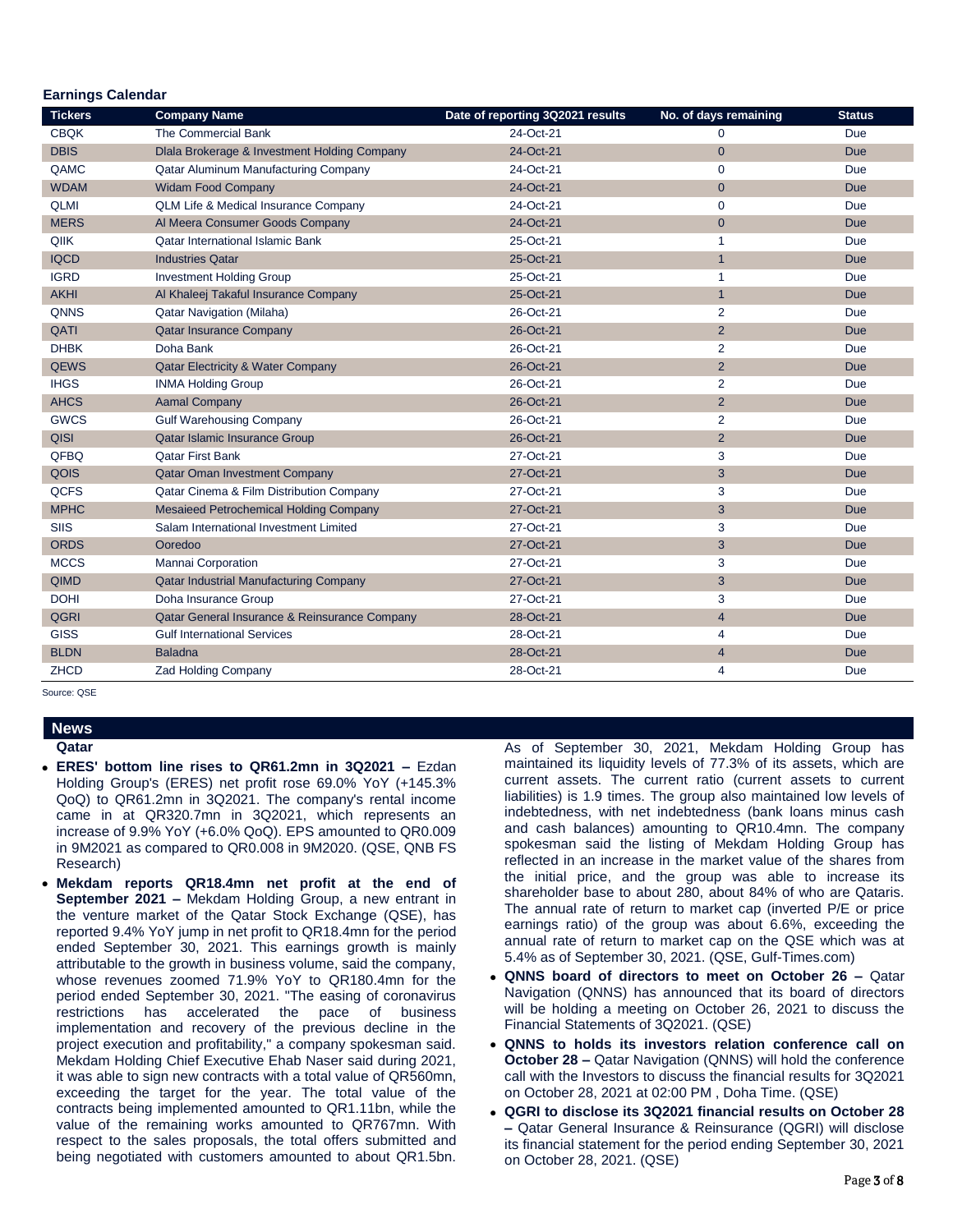- **Real estate trading volume exceeds QR464m during October 10 to 14 –** The volume of real estate trading in sales contracts at Department of Real Estate Registration at the Ministry of Justice during the period from October 10 to 14 was QR464,406,865. The weekly bulletin issued by the Department shows that the list of real estate properties traded for sale included vacant lands, houses, residential buildings, multipurpose buildings, multi-use lands, and a residential compound. Sales were concentrated in Al Wakra, Al Rayyan, Doha, Al Daayen, Umm Salal, Al Khor, Al Dakhira and Al Shamal. The volume of real estate trading during the period October 3 to 7 reached QR369,607,804. (Peninsula Qatar)
- **Qatar and UK to launch annual strategic dialogue –** The State of Qatar and the UK announced yesterday that they intend to launch an annual bilateral strategic dialogue, and agreed to hold the first one in London in the first quarter of 2022. This came following the meeting in Doha between Deputy Prime Minister and Minister of Foreign Affairs, H E Sheikh Mohammed bin Abdulrahman Al Thani and Secretary of State for Foreign, Commonwealth and Development Affairs of the UK, H E Liz Truss. The joint statement made to announce the launch of the strategic dialogue between the State of Qatar and the United Kingdom said that it will reflect on the strength of bilateral relations and explore opportunities that benefit the peoples of the two countries tow enhance cooperation. The statement added that there is a strong partnership between Qatar and the UK in developing commerce, investment, defense, security, technology, cooperation on counter-terrorism, public health, climate change, energy, culture, sports, education, and enhancing peace and security with friends and allies around the world, which includes infrastructure and investing in developing countries. (Peninsula Qatar)
- **Commercial Bank launches Self-Service Card Printing Machines –** The Commercial Bank is introducing its latest innovative service, the Self-Service Card Printing Machines. This launch comes in alignment with the bank's strategy to enhance the customer's banking experience via digitalization and process automation. An instant self-service card printing experience will be available for Commercial Bank cardholders through the Self-Service Card Printing Machines placed at convenient customer locations for all new card, renewed card and card replacement requests. Customers will automatically receive an SMS when their card will be ready for printing at the machine. They can then visit a Self-Service Card Printing Machine location of their choice to print and collect their cards with easy to follow on-screen instructions. The whole card printing process takes less than two minutes. (Gulf-Times.com)
- **Qatar inaugurates Al Thumama Stadium, 2022 World Cup's Sixth Venue –** In a festive and traditional atmosphere, Qatar inaugurated Al Thumama Stadium, the sixth venue for the 2022 Qatar FIFA World Cup, which witnessed the final of the 49th HH the Amir Cup between Al Sadd and Al Rayyan. Also, FIFA President Gianni Infantino and several heads of Arab and international sports associations attended the opening ceremony. The ceremony included shows and scenes that embody the traditional customs that characterize the people of Qatar and the region. The stadium resembles the 'gahfiya' head cap worn by men and boys across the Arab world. Located 12km south of Doha's glittering skyline, Al Thumama Stadium will host FIFA World Cup Qatar 2022 matches up to and including the quarter-finals. (Gulf-Times.com)
- **Fitch places The Commercial Bank on Rating Watch Negative –** Fitch Ratings has placed The Commercial Bank's (CBQK) Long-Term Issuer Default Rating (IDR) of 'A' on Rating Watch Negative (RWN). The Short-Term IDR and Support Rating Floor (SRF) were also placed on RWN. CBQK's Viability

Rating (VR) has been affirmed at 'bb+'. A full list of rating actions is below. The RWN reflects the Qatari banking sector's increasing reliance on external funding and recent rapid asset growth, which may have moderately weakened the sovereign's ability to provide support to the system, in case of need. (Bloomberg)

- **Fitch places Qatar Islamic Bank on Rating Watch Negative –** Fitch Ratings has placed Qatar Islamic Bank's (QIBK) Long-Term Issuer Default Rating (IDR) of 'A' on Rating Watch Negative (RWN). The Short-Term IDR and Support Rating Floor (SRF) were also placed on RWN. QIBK's Viability Rating (VR) has been affirmed at 'bbb'. A full list of rating actions is below. The RWN reflects the Qatari banking sector's increasing reliance on external funding and recent rapid asset growth, which may have moderately weakened the sovereign's ability to provide support to the system, in case of need. (Bloomberg)
- **Fitch places QNB Group on Rating Watch Negative –** Fitch Ratings has placed QNB Group's (QNBK) Long-Term Issuer Default Rating (IDR) of 'A+' on Rating Watch Negative (RWN). The Short-Term IDR of 'F1' and Support Rating Floor (SRF) of 'A+' were also placed on RWN. QNBK's Viability Rating (VR) has been affirmed at 'bbb+'. A full list of rating actions is at the end of this commentary. The RWN reflects the Qatari banking sector's increasing reliance on external funding and recent rapid asset growth, which may have moderately weakened the sovereign's ability to provide support to the system, in case of need. (Bloomberg)

## **International**

- **US budget deficit in September smallest since January 2020, Treasury says –** The US federal budget deficit shrank in September to \$62bn from \$125bn in the year-earlier period and was the smallest budget gap since January 2020. (Reuters)
- **US 2021 fiscal year deficit below prior year's record, Treasury says –** The US budget deficit totaled \$2.772tn during fiscal 2021, below the prior year's record shortfall but still reflecting a second straight year of massive spending to support households and businesses through the coronavirus pandemic, the Treasury Department said on Friday. The US posted a deficit of \$3.132tn in fiscal 2020, when the federal government first started spending frantically in response to the pandemic. The \$360bn drop in the deficit - the first decrease in six years reflected the rebound in economic activity this year as rollouts of COVID-19 vaccines and relief payments to households helped to fuel a powerful recovery from last year's recession. The US economy is on track to grow by as much as 6% this year in a rebound spurred by the emergency measures enacted under the current administration of Democratic President Joe Biden and his predecessor, Republican Donald Trump. Combined with the launch of vaccines against COVID-19 late last year and an end to lockdowns over the course of this year, the federal programs have unleashed a wave of consumer spending that is powering the fastest growth since the 1980s. Receipts for the full fiscal year, which runs from October 1 through September 30, totaled \$4.046tn, an increase of \$626bn, or 18.3%, from fiscal 2020, with higher individual and business income taxes from an improving economy fueling the rise, Treasury said. Fiscal 2021 outlays jumped by \$266bn, or 4.1%, to \$6.818tn, with the increase driven by continued spending from legislation enacted to support the economy through the pandemic, the department said. (Reuters)
- **US weekly jobless claims hit 19-month low as labor market tightens –** The number of Americans filing new claims for unemployment benefits dropped to a 19-month low last week, pointing to a tightening labor market, though a shortage of workers could keep the pace of hiring moderate in October. The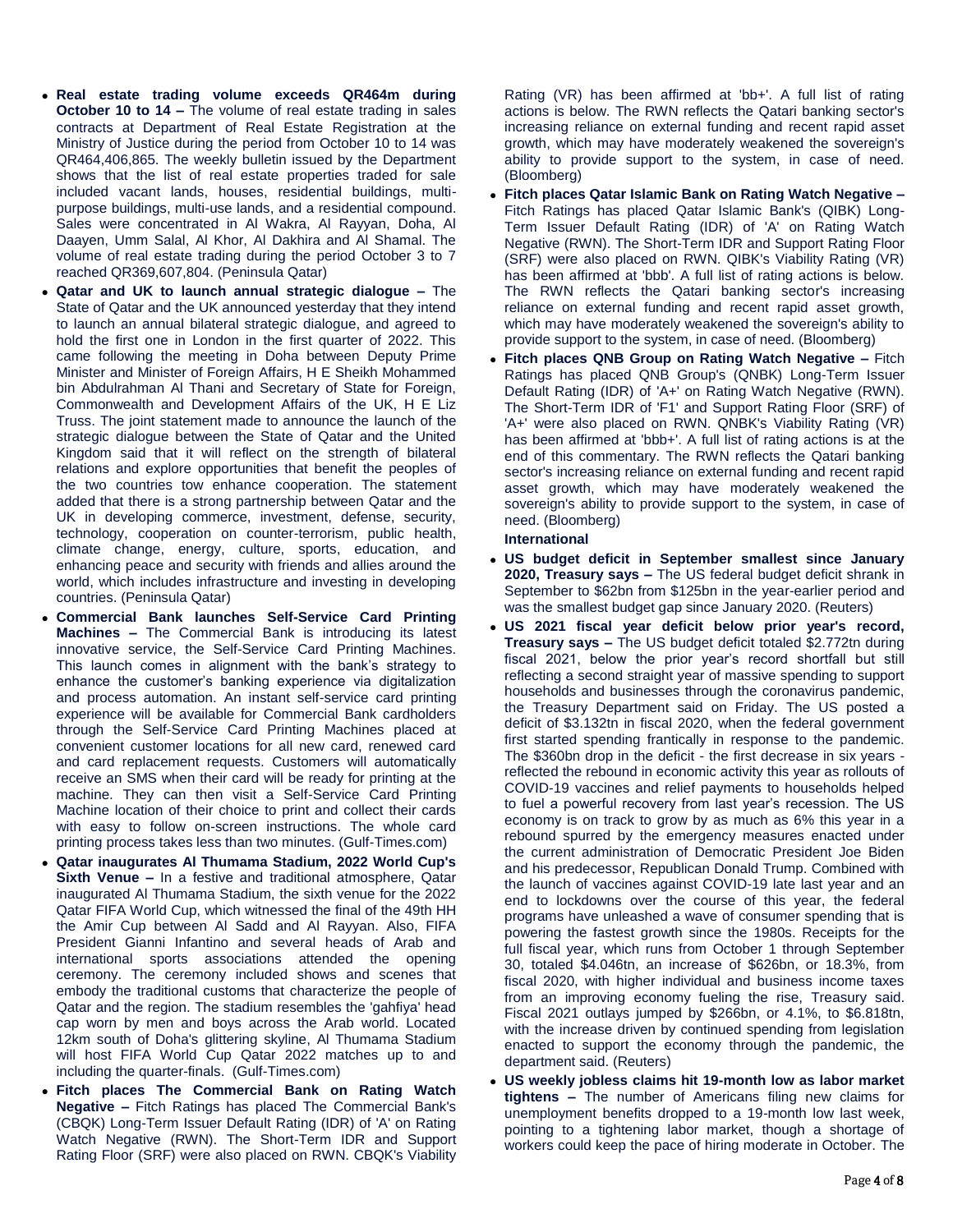weekly unemployment claims report from the Labor Department on Thursday, the most timely data on the economy's health, also showed unemployment rolls shrinking significantly early this month. There is cautious optimism that the expiration of federal government-funded benefits on September 6 will broaden the pool of labor in the coming months. Initial claims for state unemployment benefits fell 6,000 to a seasonally adjusted 290,000 for the week ended October 16, the lowest level since the middle of March in 2020, when the nation was in the early stage of the COVID-19 pandemic. It was also the second straight week that claims remained below 300,000 as employers hold on to workers in the face of an acute labor shortage. Economists polled by Reuters had forecast 300,000 claims for the latest week. Unadjusted claims, which economists say offer a better read of the labor market, tumbled 24,293 to 256,304 last week. A jump of 17,570 in filings in California was offset by notable declines in Virginia, Michigan, Pennsylvania, Texas, New York, Kentucky and the District of Columbia. Claims have declined from a record high of 6.149mn in early April 2020. A 250,000-300,000 range for claims is seen as consistent with a healthy labor market. The number of people continuing to receive benefits after an initial week of aid dropped 122,000 to 2.481mn in the week ended October 9. That was also the lowest level since the middle of March in 2020. (Reuters)

- **IHS Markit survey: US business activity accelerates in October, shortages hamper factories –** US business activity increased solidly in October, suggesting economic growth picked up at the start of the fourth quarter as COVID-19 infections subsided, though labor and raw material shortages held back manufacturing. Data firm IHS Markit said its flash US Composite PMI Output Index, which tracks the manufacturing and services sectors, rebounded to a reading of 57.3 in the first half of this month from 55.0 in September. A reading above 50 indicates growth in the private sector. A resurgence in coronavirus infections, driven by the Delta variant, weighed on demand for services in consumer-facing businesses like restaurants, hotels and air travel. Together with shortages across nearly all industries, the flare-up in infections curbed economic activity. GDP growth estimates for the third quarter are mostly below a 3% annualized rate. The economy grew at a 6.7% pace in the second quarter. The government is due to publish its snapshot of third-quarter GDP next Thursday. The pick up in business activity this month was driven by the services sector. The IHS Markit survey's flash services sector PMI rebounded to a reading of 58.2 from 54.9 in September. Economists polled by Reuters had forecast a reading of 55.1 this month for the services sector, which accounts for more than two-thirds of US economic activity. Services industry businesses reported that unfinished work piled up at the fastest clip since the data firm started tracking the series 12 years ago. This was despite companies boosting hiring. Businesses still complained about difficulties finding workers. (Reuters)
- **Fed's Powell: On track for taper, high inflation could last into next year –** Federal Reserve Chair Jerome Powell on Friday said the US central bank should start the process of reducing its support of the economy by cutting back on its asset purchases, but should not yet touch the interest rate dial. "I do think it's time to taper; I don't think it's time to raise rates," Powell said in a virtual appearance before a conference, noting that there are still five million fewer US jobs now than there were before the coronavirus pandemic. He also reiterated his view that high inflation will likely abate next year as pressures from the pandemic fade. "We think we can be patient and allow the labor market to heal," he said. The Fed has promised to keep its benchmark overnight interest rate at the current near-zero level until the economy has returned to full employment and inflation

has reached the central bank's 2% goal and is on track to stay moderately above that level for some time. It's "very possible" the Fed's full employment goal could be met next year, Powell said on Friday, if supply-chain constraints ease as expected and the service sector opens more fully, allowing job growth to speed back up. Job gains slowed sharply in August and September as COVID-19 cases surged. Still, it's not a certainty, and if inflation - already higher and lasting longer than initially expected - moves persistently upward, the Fed would "certainly" act, he said. "Our policy is well positioned to manage a range of plausible outcomes," Powell added. "We need to watch, and watch carefully, and see if the economy is evolving consistent with our expectations, and adapt policy accordingly." The remarks appeared to open the door to a possibility the Fed dreads: needing to raise interest rates to prevent inflation from spiraling out of control and, by doing so, cutting short the jobs recovery. Powell said he doesn't see that as the current situation, but he does see a growing tension between the Fed's two mandates of full employment and stable prices. (Reuters)

- **UK recovery perks up despite consumer gloom and inflation surge –** Britain's economy unexpectedly regained momentum in October, despite surging costs and mixed consumer signals, according to surveys on Friday that could tempt the Bank of England to raise interest rates for the first time since the pandemic. The preliminary "flash" IHS Markit/CIPS Composite Purchasing Managers' Index rose by the largest amount since May to hit 56.8, up from 54.9 in September. By contrast, a Reuters poll of economists had pointed to a further slowdown to 54.0. Sterling rose to the day's high so far against the dollar after the data, which contrasted with earlier figures showing a record fifth straight monthly fall in retail sales in September, despite panic-buying of petrol late in the month. However, IHS Markit's chief business economist, Chris Williamson, said the unexpected rebound in the PMI should not be viewed as a green light for the BoE to raise rates on November 4. Market researchers GfK said households this month were the gloomiest since the last lockdown in February, due to higher prices, shortages in shops and petrol stations and a big increase in the number of coronavirus cases. (Reuters)
- **UK retail sales fall in September despite panic buying of fuel –** British retail sales unexpectedly fell for a fifth month in a row last month, despite a rush of motorists filling their cars with fuel, adding to signs that Britain's economic recovery is losing momentum. Sales volumes dropped by 0.2% in September, official figures showed on Friday, as supply-chain problems led to gaps on store shelves. It marked the longest run of consecutive monthly falls since the series began in 1996 and bucked economists' expectations in a Reuters poll for a rise of 0.5%. This softness adds to the conundrum faced by the Bank of England over whether to counter rapidly rising inflation by raising interest rates next month, or instead to wait for the economy to recover more of the ground it lost to the pandemic. "Overall, the data support our view that the economic recovery stalled in September," said Bethany Beckett, UK economist at Capital Economics. Retail sales rebounded strongly in the first part of the year as lockdown restrictions eased first for shops. But they have fallen steadily since a peak in April, partly as people spent more on holidays and eating out after socialdistancing restrictions were relaxed more generally. In the three months to September sales fell 3.9%, which the Office for National Statistics said would reduce broader economic growth in the third quarter by 0.2 percentage points. Compared with before the pandemic, sales volumes are 4.2% higher, but they are 1.3% below where they were a year ago. (Reuters)
- **PMIs: Eurozone business growth slowed in October, prices soared –** Growth in Eurozone business activity slowed this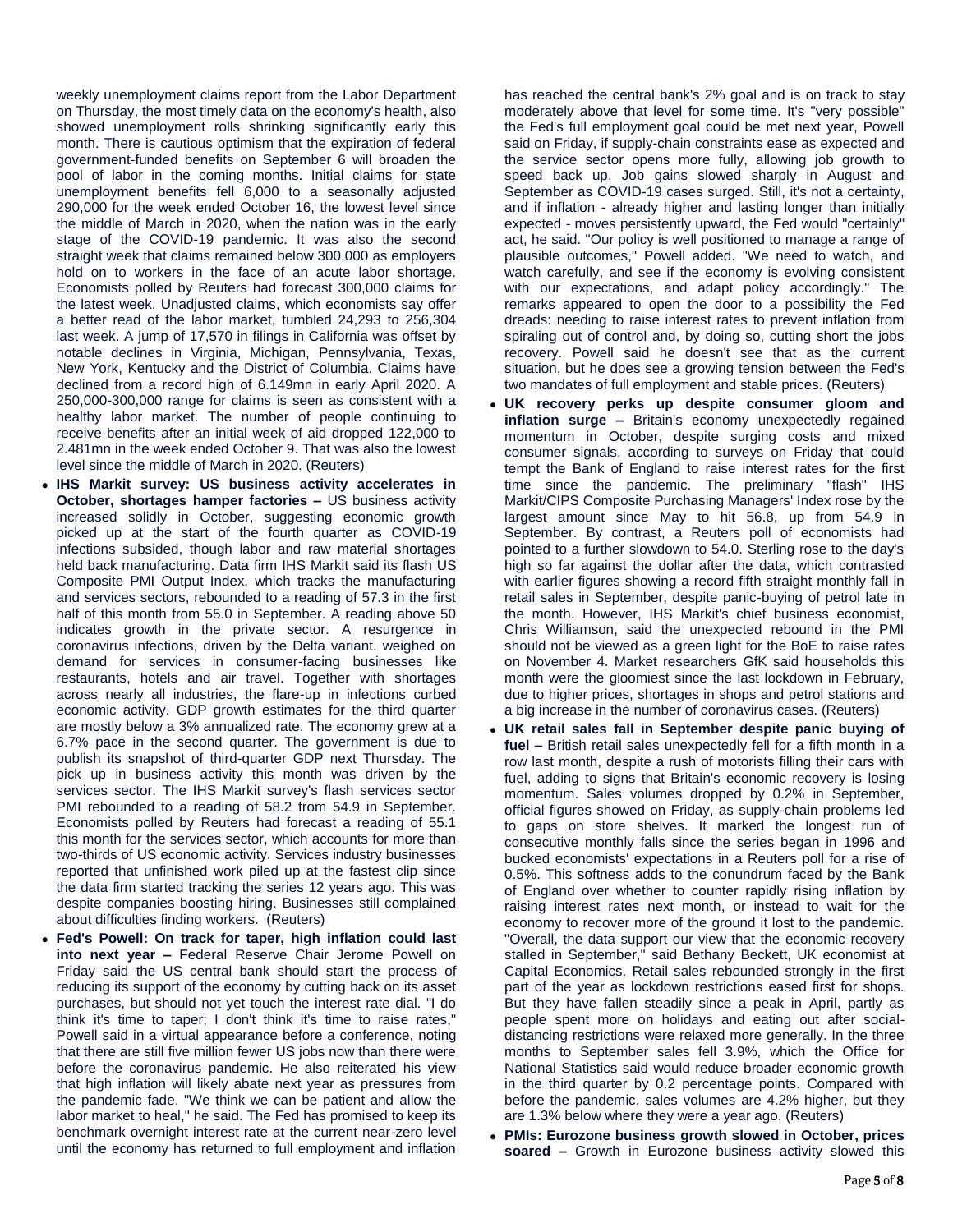month as firms faced soaring costs due to supply-chain constraints, while the bloc's dominant service industry struggled amid ongoing COVID-19 concerns, a survey showed on Friday. IHS Markit's Flash Composite Purchasing Managers' Index (PMI), a good gauge of overall economic health, fell to a sixmonth low of 54.3 in October from 56.2 in September. That matched the lowest forecast in a Reuters poll which had predicted a more modest drop to 55.2 but was still comfortably above the 50-mark which separates growth from contraction. Supply chain bottlenecks caused by the coronavirus pandemic, alongside a shortage of heavy goods vehicle drivers, meant the input prices index jumped to 73.1 from 70.9, by far the highest since the survey began in mid-1998. Growth in activity slowed in Germany, Europe's largest economy, while in France an expansion in the dominant services sector was offset by weakness among manufacturers, as supply chain issues impacted business. In Britain, outside the Eurozone, the economy unexpectedly regained momentum, although cost pressures rising there by the most in more than 25 years could encourage the Bank of England to raise interest rates for the first time since the pandemic. The BoE is expected to become the first major central bank to raise interest rates in the postpandemic cycle, a recent Reuters poll found, but economists thought the first hike would not come until early next year, later than markets are pricing in. (Reuters)

- **Eurozone inflation expectations hit ECB target of 2% –** A key market gauge of Eurozone inflation expectations rose above the ECB's inflation target of 2% for the first time in seven years on Friday, just as the central bank weighs how to proceed with stimulus when its pandemic-era support ends. The so-called five-year, five-year forward inflation swap jumped by as much as 10 basis points to 2.0528%, the highest since 2014. Prices have soared this year on supply bottlenecks and spiking energy prices, with euro area inflation hitting a 13-year high in September. Peter McCallum, rates strategist at Mizuho, said the ECB, which tracks the market inflation gauge, will probably be keen to talk down the rise at its policy meeting next Thursday. After undershooting its inflation target of "close to, but below 2%" for years, the ECB adopted a 2%, symmetrical inflation target in July which will allow it to tolerate temporary overshoots. Though market pricing suggests inflation will reach target over the longer term, the ECB maintains that the current rise in inflation is transitory and projects a fall to 1.5% by 2023. That means it would not be able to raise interest rates for years to come and policymakers have started to push back against the higher rates money markets are pricing in from next year. Friday's spike in breakeven rates, which measure the difference between nominal and inflation-linked real bond yields, was driven by a fall Euro area real yields to a record low around - 1.87%.In Germany, real yields also fell to a record low and the breakeven rate rose to around 1.91%, the highest since 2013. (Reuters)
- **PMI: Japan's private-sector activity grows for first time in 6 months –** Japan's factory activity growth in October picked up from the previous month, while that of the services sector expanded for the first time in 21 months after an easing of coronavirus pandemic restrictions at home. Manufacturers struggled with supply chain disruptions and surging raw material demand that fueled the sharpest rise in input prices in more than 13 years, as the health crisis continues to impact the global economy. The au Jibun Bank Flash Japan Manufacturing Purchasing Managers' Index (PMI) rose to a seasonally adjusted 53.0 in October from a final 51.5 in the previous month. Key survey components showed output and new orders expanded thanks in part due to stronger overseas demand. The au Jibun Bank Flash Services PMI Index rose to a seasonally

adjusted 50.7 from the prior month's final of 47.8. That meant services sector activity stayed above the 50.0 threshold that separates contraction from expansion for the first time since January 2020, before the economy went through its deep COVID-19 slump. The au Jibun Bank Flash Japan Composite PMI, which is estimated by using both manufacturing and services, rose to 50.7 from September's final of 47.9, marking its highest since April. (Reuters)

- **BOJ discussing phasing out pandemic support as economy reopens –** The Bank of Japan is discussing phasing out a COVID-19 loan program if infections in the country continue to dwindle, sources told Reuters, potentially setting the bank up to exit a key crisis-mode policy sooner than investors expect. Markets have been anticipating a third extension of the scheme, set to expire in March. Policymakers have not reached a consensus as discussions are preliminary, said three people familiar with the central bank's thinking, and a decision is unlikely before December. But with corporate funding strains easing, infections falling sharply and the world's third-biggest economy reopening, some policymakers are contemplating ending the emergency program in March, the sources said. There is also a concern that banks are using the scheme to reap a reward on tapping in, rather than passing on the cash to companies, the sources said. This reflects a growing concern over side-effects of paying financial institutions 0.1% interest to tap the program, without close scrutiny into whether the money is going, as targeted, to smaller firms in need of cash. Ending the program would defy market expectations, given a string of comments from policymakers stressing that the bank's focus would remain on healing the wounds of the pandemic. The move would put the BOJ more in line with other big central banks in heading for an exit from crisis-mode policies, as economies emerge from the pandemic-induced doldrums. (Reuters)
- **Russia ups key rate sharply to 7.5%, signals further hikes –** Russia's central bank raised its key interest rate by more than expected to 7.5% on Friday, sparking a rally in the Rouble, and signaled further increases as inflation showed little sign of slowing. The central bank, which targets inflation at 4%, raised rates for the sixth time this year to tame the highest inflation since early 2016, brushing off concerns that higher rates could harm businesses with more expensive borrowing. The decision to raise the rate by 75 basis points sent the Rouble beyond 70 versus the dollar to levels last seen in June 2020. It also surprised the market which had on average expected the bank would opt for 50 bps after raising rates by 25 bps in September. "This is a significant increase and, obviously, this is not a finetuning exercise," Governor Elvira Nabiullina said, presenting the rate move. Confirming the bank's readiness to fight inflation further, Nabiullina said the board also considered a 100 bps hike on Friday and such a step could not be ruled out in the future. High inflation dents living standards and has been one of the key concerns among households, prompting authorities to offer social support payments that can in turn spur inflation further. Higher rates help tame consumer inflation by pushing up lending costs and increasing the appeal of bank deposits. The central bank revised its year-end inflation forecast to 7.4-7.9% from 5.7- 6.2% but said it was on track to return to 4.0-4.5% in 2022. It was too early to speak of the end to monetary tightening as the key rate may stay at a "elevated level" longer than previously expected, Nabiullina said of the bank's revision of 2022 average rate forecast to 7.3-8.3% from 6.0-7.0%. (Reuters) **Regional**

## **Middle east tanker glut to remain above average despite OPEC+ –** The overhang of supertankers in the Persian Gulf is set to stay above the five-year seasonal average in the coming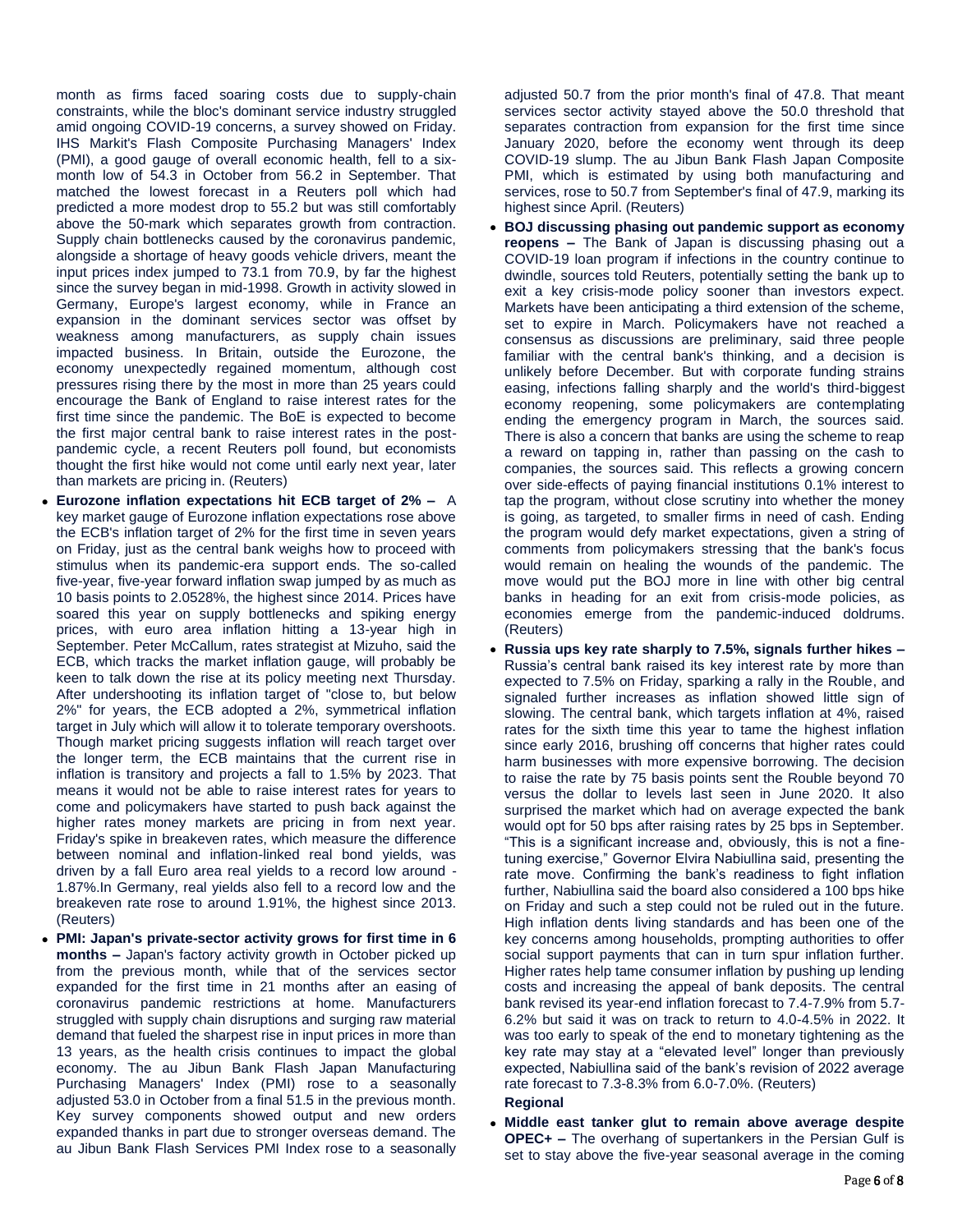month. The impact of OPEC+ supply increases is somewhat muted by the group's inability to keep pace with new production targets, according to Clarksons Platou. The excess of tankers vs cargoes is at 28%, according to the median estimate in a Bloomberg survey of four people involved in the market. (Bloomberg)

- **IMF has most favorable outlook for the Saudi economy in 2021 compared to other organizations –** The International Monetary Fund expects the Saudi economy to grow by 2.8% in 2021, higher than forecasts by other global and local institutions. In its latest regional economic outlook, the international organization said that oil exporters such as Saudi Arabia are expected to expand their production after August 2021. In addition, strong vaccination campaigns and higher oil prices are projected to boost the non-oil sector of the Kingdom's economy, prompting an expansion in economic activity. The Saudi Ministry of Finance expects the Saudi economy to grow by 2.4% in 2021, in line with the World Bank's predictions. (Zawya)
- **Top oil exporter Saudi Arabia targets net zero emissions by 2060 –** Saudi Arabia's crown prince said on Saturday that the world's top oil exporter aims to reach zero-net emissions by 2060 and will more than double its annual target to reduce carbon emissions. Crown Prince Mohammed bin Salman and his energy minister said OPEC member Saudi Arabia would tackle climate change while ensuring oil market stability, stressing the continued importance of hydrocarbons. (Zawya)
- **Jadwa: Potential \$100 per barrel oil price is unlikely to be sustainable –** Oil prices could surge to \$100 per barrel but only for a brief period, according to Saudi-based capital market company Jadwa. The firm's quarterly oil market report said the rise was conditional on an acceleration in gas-to-liquid substitution during the winter months, combined with any unforeseen outages in oil production. However, this soaring level of prices is unlikely to persist, if it does indeed hit \$100, Jadwa said. (Zawya)
- **Saudi Investment Bank plans redemption of \$133.33mn sukuk –** The Saudi Investment Bank (SAIB) intends to redeem its outstanding SR500mn Additional Tier 1 Capital Sukuk on 21 November. The Sukuk was issued through a private placement on 21 November 2016, according to a bourse filing on Wednesday. SAIB said regulatory approval has been obtained to allow the redemption transaction. (Zawya)
- **Projects: Saudi Aramco invites proposals for Jafurah cogeneration plant –** Saudi Aramco has invited engineering, procurement and construction firms to submit proposals for its \$300mn Jafurah cogeneration independent steam and power plant (ISPP) in Eastern Province, according to a source aware of the details. The scope of work involves the development and operation of a 270 to 320-megawatt dedicated steam and power plant for the Jafurah gas field. (Zawya)
- **Saudi Arabia, world's biggest oil exporter, to unveil green goals –** Top oil exporter Saudi Arabia, one of the world's biggest polluters, will detail its plans to address climate change at an environment event on Saturday. The Saudi Green Initiative, first announced in March, comes ahead of the 26th UN Climate Change Conference of the Parties, or COP26, in Glasgow from October 31 - November 12, that hopes to agree on deeper emissions cuts to tackle global warming. Riyadh, a signatory to the Paris climate pact, has yet to announce nationally determined contributions (NDCs) - goals for individual states under global efforts to prevent average global temperatures from rising beyond 1.5 degrees Celsius above pre-industrial levels. (Reuters)
- **Saudi contracting firm Al Arabia sets new IPO price range –** Saudi-based Arabian Contracting Services Company and GIB

Capital, a leading investment bank in the Gulf region, have set the final offer price for its IPO at SR100 per share, with the coverage amounting to 126.6 times the volume of offered shares. GIB Capital, in its capacity as the financial advisor, book-runner and lead underwriter for the offering, has completed the book building process for the participating parties tranche. The volume of requests from the participating parties reached a total of approximately SR190bn, said Arabian Contracting Services Company in its filing to the Saudi bourse Tadawul. (Zawya)

- **Nayifat Financing IPO said fully covered across price range –** Riyadh-based Nayifat Financing Co., which is listing a 35% stake, has gathered enough demand to cover the order book throughout the price range, according to people familiar with the matter. Nayifat Financing has set the price range for its offering at SR29 to SR34 a share on Thursday. (Bloomberg)
- **Beltone forecast: Economic growth in the UAE will peak next year –** The UAE's main economic indicators will achieve their highest growth rates in a decade during 2022 with the support of Expo 2020, Egypt-based investment bank Beltone has forecast. It predicts growth in private spending, non-oil GDP, tax and tourism revenues, with additional expenditure on consumer goods and services during the Expo months, Asharq news reported. (Zawya)
- **Memo: UBS eyes Mideast expansion with new wealth desk in Dubai –** UBS will establish a new wealth desk in Dubai that will add coverage of Oman and Kuwait markets, and a dedicated sales team to capture business growth in the Middle East, according to an internal memo. "The new desk will be in charge of markets onto which we will put increased focus out of this location going forward," said the note seen by Reuters. Former Credit Suisse banker Georges El Khoury will be desk head in Dubai, with other members of the team including Abdul Latif, Ilyad Jundi and Sarika Chandwani, who will cover Kuwait, Oman and the UAE. (Zawya)
- **Pragmatic approach needed for climate action, oil and gas remain important, says ADNOC CEO –** Abu Dhabi National Oil Co (ADNOC) Chief Executive Sultan al-Jaber on Saturday stressed the importance of oil and gas in meeting energy requirements and said climate action should not be an economic burden on developing nations. Jaber, who is also the United Arab Emirates' minister of industry and advanced technology, told the Saudi Green Initiative that the world had "sleepwalked" into a supply crunch after a "serious" reduction in investment in hydrocarbons in the past 7-8 years. (Reuters)
- **Oman September consumer prices rise 2.46% YoY –** Oman's consumer prices rose 2.46% YoY in September versus +2.08% in August, according to The Oman National Centre for Statistics & Information. (Bloomberg)
- **KUNA: Kuwait has begun increasing oil production –** Kuwait has begun to increase its crude production in accordance with an agreement reached by the Organisation of Petroleum Exporting Countries and its allies, a group known as OPEC+, Oil Minister Mohammad al-Fares said on Thursday. The minister, cited by the state news agency KUNA, said Kuwait's plans to increase output includes production from the shared zone with Saudi Arabia. (Reuters)